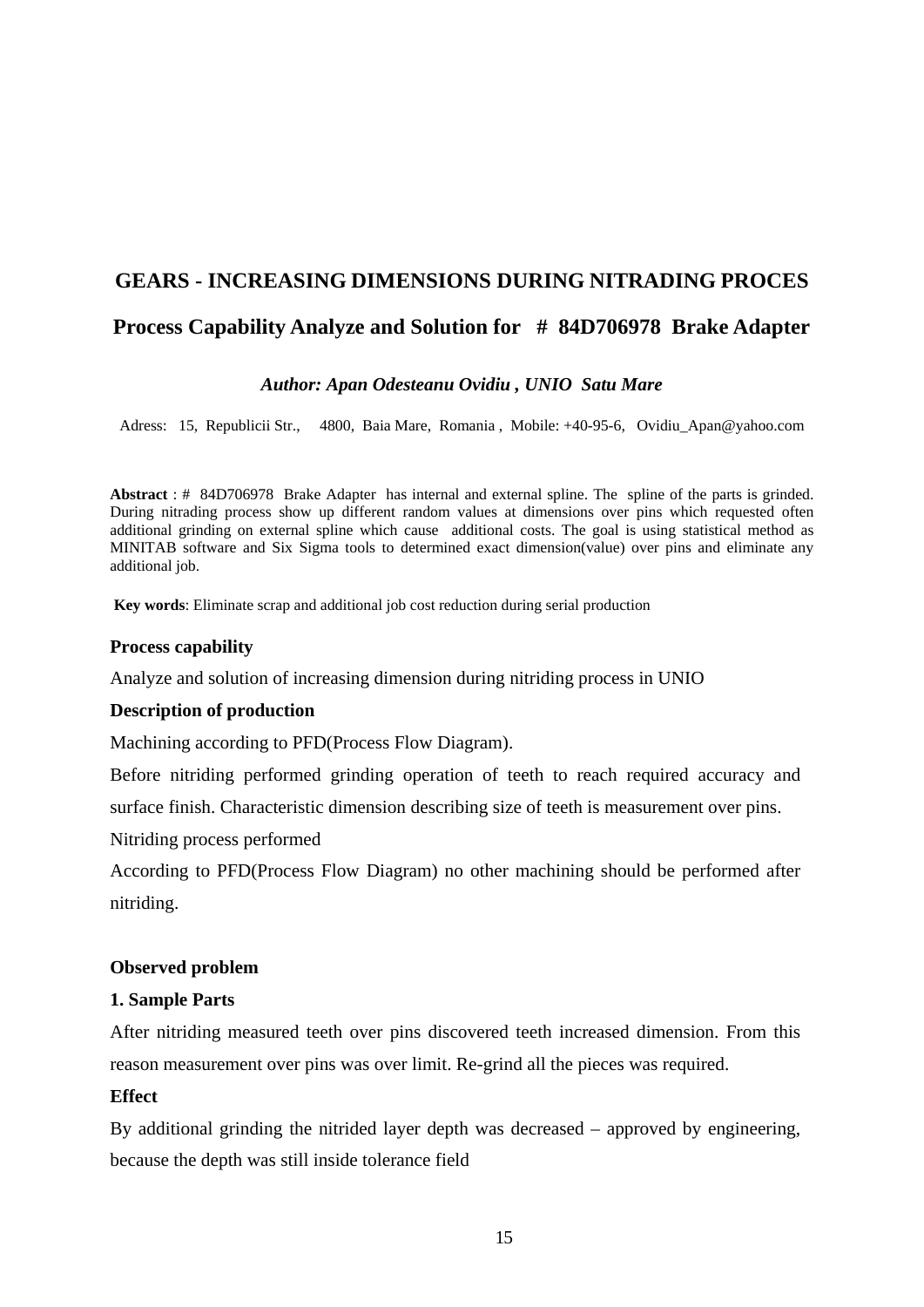Increasing costs – additional grinding operation caused additional costs for samples, requested corrective action for cost reduction.

# **Proposed actions**

Procedure for heat treatment, nitriding, marking and measurement

It was issued procedure for checking and collecting data for analyze of described phenomenon. Purpose of this procedure is to find reason of increasing dimension, find exact value of increasing and foreclose random influences to production process.[2]

# **2**. **Serial Production**

For serial production the "Procedure for heat treatment, nitriding, marking and measurement of brake adapters " has been applied. During production of lot of 21 pieces, the same phenomenon of increasing dimension has been observed.[2]

# **Purpose of this procedure is to find reason of increasing dimension, find exact value of increasing and foreclose random influences to production process**.[2]

- 1. All parts should be marked according to picture from the same side by punching close tooth space of external and internal teeth, which the measurement over/between pins, is provided in, so that possible easy identified the place for repetition of measurement.
- 2. Measurement will be provided on two places turned approximately about 90 degrees. One place is marked by one dot and second place is marked by two dots, always closed to teeth space what the measurement is provided between.
- 3. Marking to be done before nitriding operation
- 4. Measurement to be done after grinding before nitriding. All measured values to be written down to table including operator name.
- 5. Second measurement will be done after nitriding in the same places marked by dots. Values to be again written down to table.
- 6. Gage R&R to be done for this measurement by assistance SQE.
- 7. Sketch of location (layout) and supporting parts inside furnace for quenching and tempering, for annealing and also for nitriding should be done and introduced to SQE. This sketch should exactly identify which part number was where and how was supported.
- 8. All temperatures and times inside furnaces should be recorded.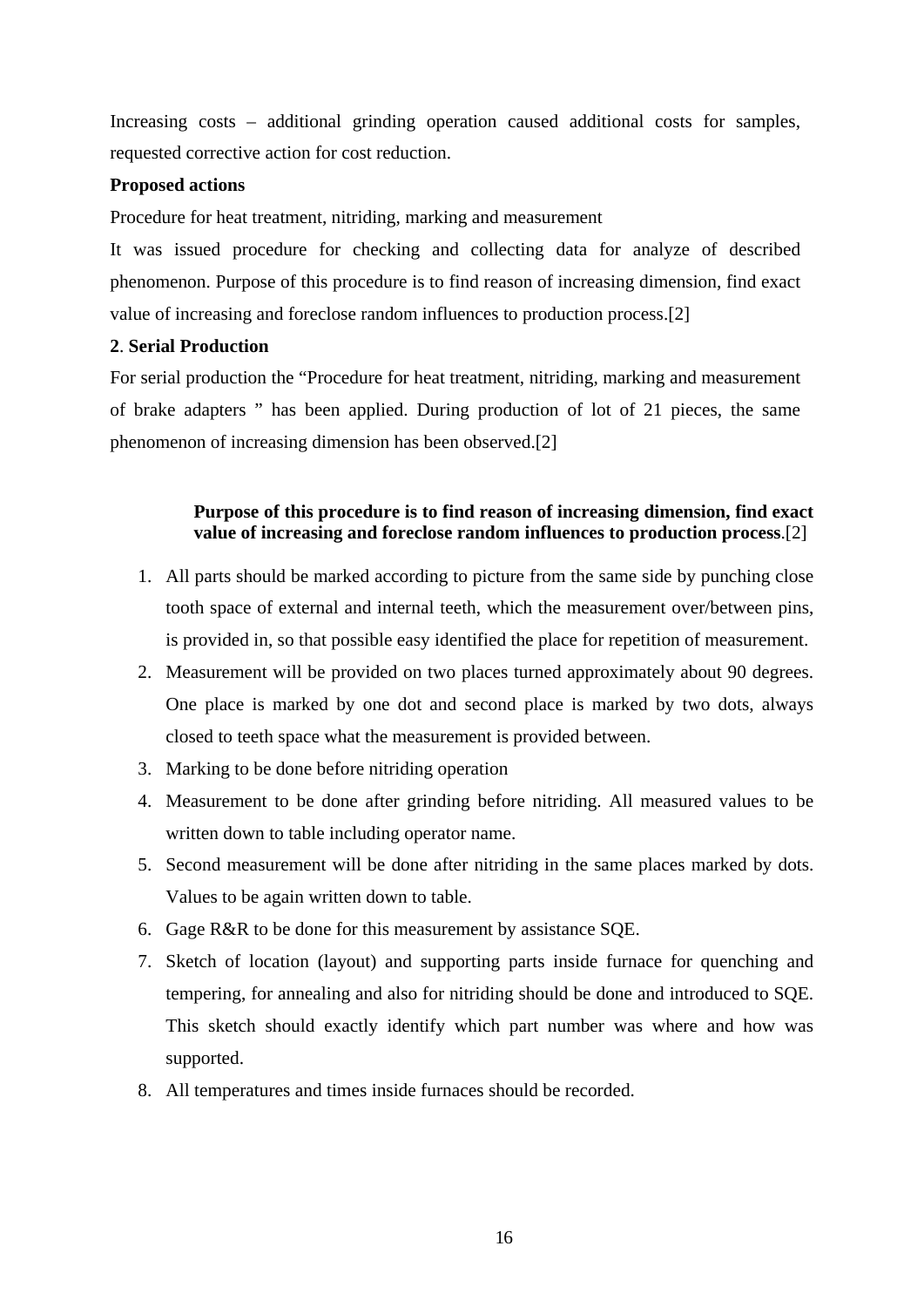

**Analyze of collected data, dimension over pins at tolerance field of 372.872 – 373.126 mm** 

| Part number | <b>Measurement before nitriding</b> |        |                 | Measurement after nitriding |        |          |
|-------------|-------------------------------------|--------|-----------------|-----------------------------|--------|----------|
|             | 1 dot                               | 2 dots | <b>Operator</b> | 1 dot                       | 2 dots | Operator |
| 1           | 372.95                              | 372.96 |                 | 373.11                      | 373.14 |          |
| 2           | 372.96                              | 372.96 | 1               | 373.12                      | 373.12 | 1        |
| 3           | 373.02                              | 373.01 | 1               | 373.21                      | 373.21 | 1        |
| 4           | 373.01                              | 373.01 | 1               | 373.19                      | 373.19 | 1        |
| 7           | 372.89                              | 372.89 | 1               | 373.11                      | 373.11 | 1        |
| 9           | 372.98                              | 372.99 | 1               | 373.19                      | 373.18 | 1        |
| 10          | 372.97                              | 372.97 | 1               | 373.18                      | 373.17 | 1        |
| 11          | 373.01                              | 373.01 | 1               | 373.21                      | 373.21 | 1        |
| 12          | 372.98                              | 372.97 |                 | 373.11                      | 373.12 |          |
| 13          | 373.08                              | 373.07 | 1               | 373.21                      | 373.21 | 1        |
| 14          | 372.97                              | 372.98 | 1               | 373.16                      | 373.16 | 1        |
| 15          | 373.01                              | 373.02 | 1               | 373.18                      | 373.19 | 1        |
| 16          | 372.94                              | 372.95 | 1               | 373.11                      | 373.11 | 1        |
| 17          | 372.99                              | 373.00 | 1               | 373.14                      | 373.14 | 1        |
| 18          | 372.99                              | 372.99 | 1               | 373.20                      | 373.20 | 1        |
| 19          | 372.89                              | 372.88 |                 | 373.01                      | 373.00 | 1        |
| 21          | 372.95                              | 372.96 |                 | 373.08                      | 373.10 |          |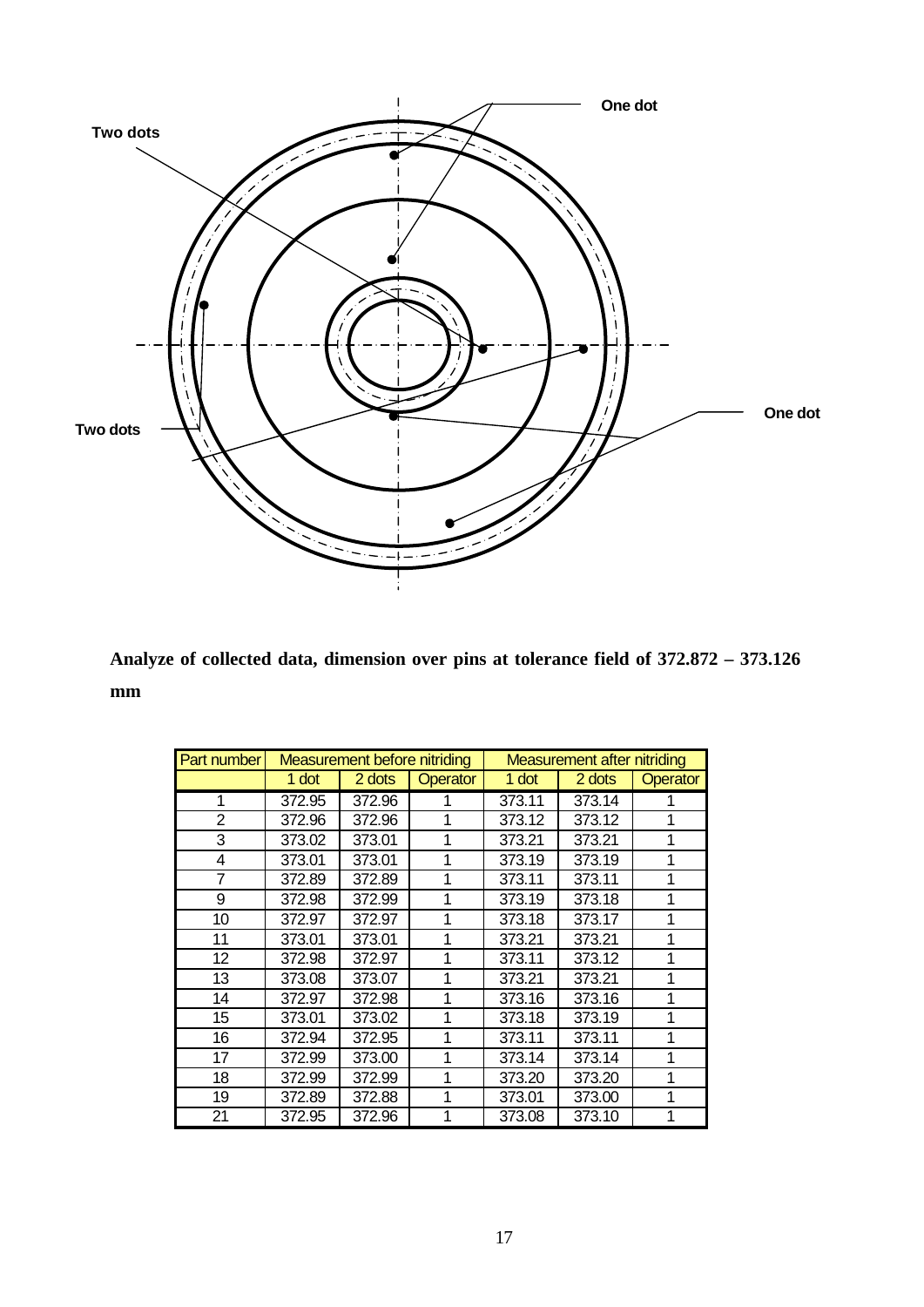# **Normality test** [1]

#### Descriptive Statistics

Descriptive Statistics



Data was tested by Anderson-Darling test.

From graphs we can see that P-value for each column was higher than 0.05, it means data has normal distribution.



Process Capability Analysis for Mean before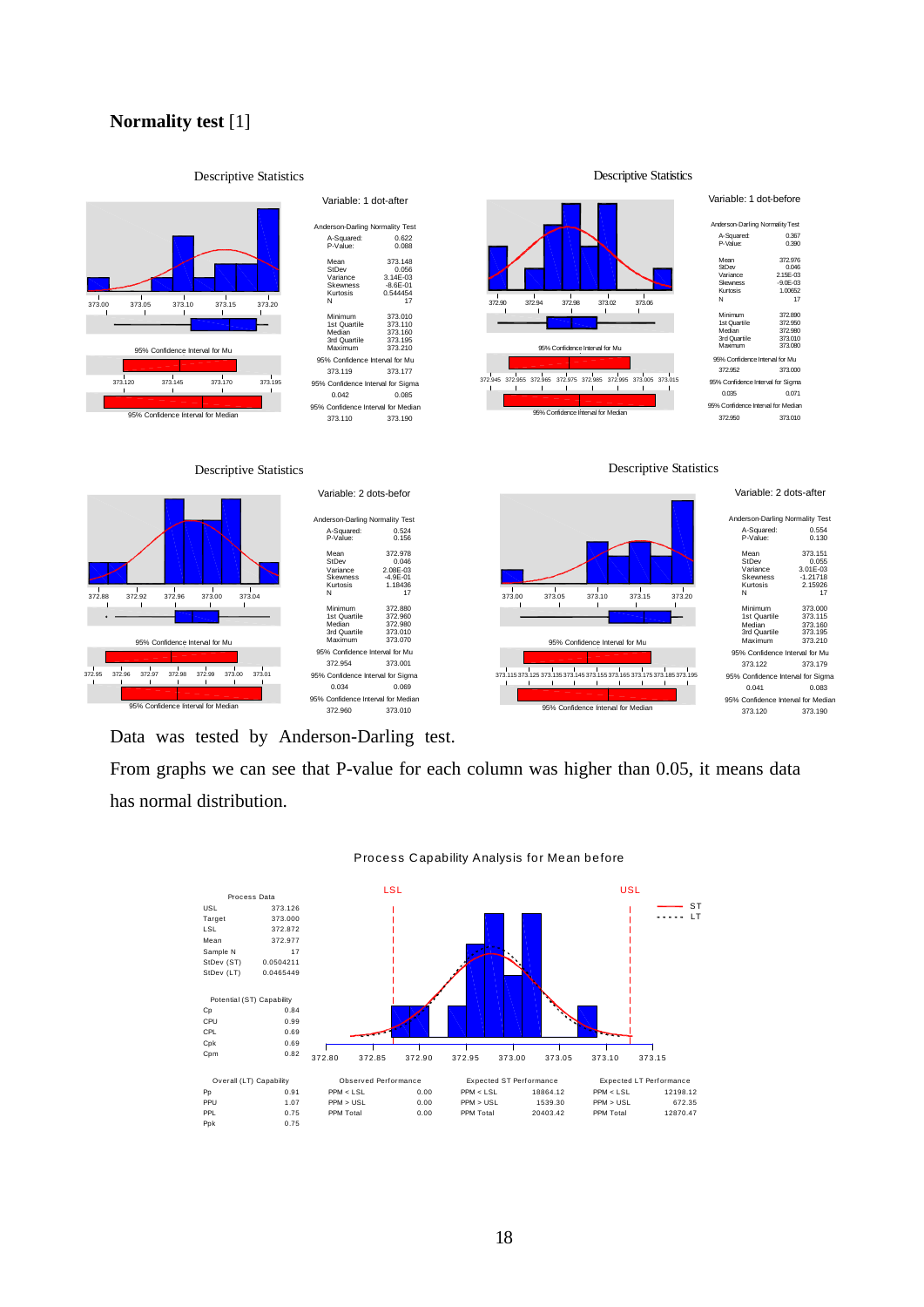#### Process Capability Analysis for Simulated re



#### **Process capability [1]**

- 1. The mean from 1 and 2 dots measurement before nitriding was calculated.
- 2. Process capability test was applied for this data. From the test we can see that process is not exactly centered, Cpk value is too low.
- 3. The mean from 1 and 2 dots measurement after nitriding was calculated
- 4. Process capability test was applied for this data. From this test we can see the process is absolutely out of center.



Process Capability Analysis for Mean after

- 5. Mean value for measurement before nitriding is 372.977.
	- Mean value for measurement after nitriding is 373.149.
	- Target is 373.00 mm after nitriding.
	- 373.00 372.977 = 0.023 Difference of the measurement before nitriding from ideal target.
	- The increasing in nitriding is  $373.149 372.977 = 0.172$ . This value should be taken from the target for grinding before nitriding operation.